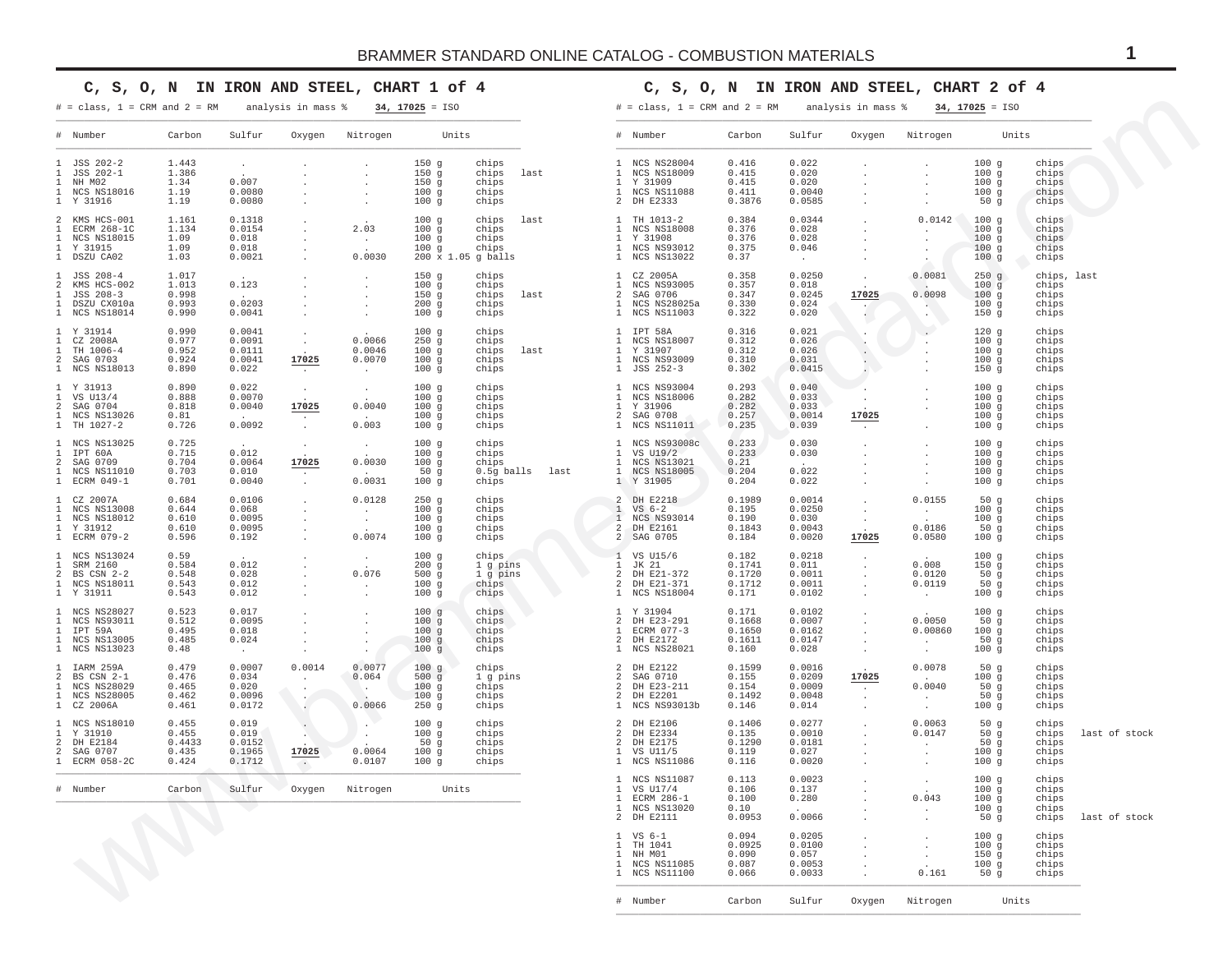#### **C, S, O, N IN IRON AND STEEL, CHART 3 of 4**

#### $# = class, 1 = CRM and 2 = RM$  analysis in mass  $%$

## **C, S, O, N IN IRON AND STEEL, CHART 4 of 4**

|                                                   |                                                        |                                                         | analysis in mass %                       |                                                            |                                                      | $\#$ = class, 1 = CRM and 2 = RM                                                                                                                              |                                                                |                                                                                                         | analysis in mass %  |                                                                             |                                                              |                                                   |                                                  |
|---------------------------------------------------|--------------------------------------------------------|---------------------------------------------------------|------------------------------------------|------------------------------------------------------------|------------------------------------------------------|---------------------------------------------------------------------------------------------------------------------------------------------------------------|----------------------------------------------------------------|---------------------------------------------------------------------------------------------------------|---------------------|-----------------------------------------------------------------------------|--------------------------------------------------------------|---------------------------------------------------|--------------------------------------------------|
| Carbon                                            | Sulfur                                                 | Oxygen                                                  | Nitrogen                                 |                                                            | Units                                                | # Number                                                                                                                                                      | Carbon                                                         | Sulfur                                                                                                  | Oxygen              | Nitrogen                                                                    | Units                                                        |                                                   |                                                  |
| 0.085<br>0.0823<br>0.082                          | 0.0069<br>0.247<br>0.035                               | $\cdot$                                                 | 0.142<br>$\cdot$<br>$\cdot$              | 100g<br>50g<br>100g                                        | chips<br>chips, last<br>chips                        | 1 NCS NS11039<br>$\overline{a}$<br>DH E2156<br>JSS 1202-4<br>1                                                                                                | 0.0051<br>0.00483<br>0.00476                                   | 0.0058<br>0.01515                                                                                       |                     |                                                                             | 100g<br>50g<br>$150\,$ g                                     | chips<br>chips<br>chips                           |                                                  |
| 0.0800                                            | 0.0027                                                 | $\overline{\phantom{a}}$                                | 0.0120                                   | 50 <sub>g</sub>                                            | chips                                                | 2<br>DH E2163                                                                                                                                                 | 0.0036                                                         | 0.0026                                                                                                  |                     |                                                                             | 50 <sub>g</sub>                                              | chips                                             |                                                  |
| 0.0795<br>0.0793<br>0.079<br>0.079                | 0.0014<br>0.0464<br>0.0231                             | $\cdot$<br>$\cdot$                                      | $\ddot{\phantom{1}}$<br>0.0038<br>0.0091 | 50g<br>50g<br>250g<br>100g                                 | chips<br>chips<br>chips, last<br>chips               | $\mathbf{1}$<br>TH 1045-3<br>VS U14/5<br>$\mathbf{1}$<br>JSS 1207-3<br>1<br>CZ 2025A<br>$\mathbf{1}$                                                          | 0.0024<br>0.0023<br>0.00221<br>0.0020                          | 0.0043<br>0.0057<br>0.0018                                                                              |                     | 0.0047                                                                      | 100g<br>100g<br>150 <sub>g</sub><br>200g                     | chips<br>chips<br>chips<br>chips                  |                                                  |
| 0.076<br>0.068<br>0.068<br>0.0657                 | 0.034<br>0.305<br>0.255<br>0.00031                     | $\cdot$<br>$\ddot{\phantom{1}}$                         | 0.0081<br>0.566                          | 200g<br>100g<br>250g<br>100g                               | chips<br>chips<br>chips                              | $\mathbf{1}$<br>JSS 1206-2<br>$\mathfrak{D}$<br>NCS NS11012<br>$\mathbf{1}$<br>JSS 1205-3<br>$\overline{1}$<br>1 SRM 131H                                     | 0.00192<br>0.00169<br>0.0016<br>0.00081                        | 0.00135<br>0.0063<br>0.00074                                                                            |                     | 0.00045<br>$\sim$<br>$\langle \cdot \rangle$<br>$\mathcal{L}_{\mathcal{A}}$ | 150g<br>100g<br>100g<br>150 <sub>g</sub><br>100 <sub>g</sub> | chips<br>chips<br>chips<br>chips<br>chips         |                                                  |
| 0.0637<br>0.0622<br>0.0609<br>0.0609<br>0.0502    | 0.0013<br>0.0007<br>0.0009<br>0.0006<br>0.0083         | $\ddot{\phantom{a}}$<br>$\ddot{\phantom{a}}$<br>$\cdot$ | $\sim$<br>0.0031<br>0.0034<br>0.0019     | 50g<br>50g<br>50g<br>50g                                   | chips<br>chips<br>chips, last<br>chips<br>chips      | $\overline{a}$<br>$\mathbf{1}$<br>JSS 1201-4<br>$\overline{2}$<br>2<br>1 JSS 243-7                                                                            | 0.0009<br>0.00066<br>0.00048<br>0.0004<br>$\ddot{\phantom{a}}$ | 0.0008<br>0.00043<br>0.0010<br>0.379                                                                    | 0.0010<br>0.0228    | 0.0005<br>0.00050<br>0.0004<br>$\cdot$                                      | 100g<br>150 <sub>g</sub><br>100g<br>100g<br>150g             | 1 g pins<br>chips<br>chips<br>1 g pins<br>chips   |                                                  |
| 0.0439<br>0.0413<br>0.041<br>0.0402               | $\sim$<br>0.0025<br>0.0316                             | $\cdot$<br>$\cdot$<br>$\ddot{\phantom{a}}$              | $\cdot$<br>$\sim$<br>0.0046              | 150g<br>150g<br>100g<br>$250$ g                            | chips<br>chips<br>chips<br>chips                     | NCS NS13032<br>$\overline{1}$<br>2<br>DH E2154<br><b>NCS NS13029</b><br>$\mathbf{1}$<br>1<br>JSS 242-13<br>2 JSM M463-1                                       | $\cdot$<br>$\cdot$<br>$\cdot$<br>$\cdot$                       | 0.096<br>0.0472<br>0.037<br>0.0297<br>0.0218                                                            |                     |                                                                             | 100g<br>50 g<br>100g<br>150 <sub>g</sub><br>74 g             | chips<br>chips<br>chips<br>chips<br>$0.74$ g pins |                                                  |
| 0.0352<br>0.0336<br>0.032<br>0.0232               | 0.0222<br>0.0004<br>0.0124                             | $\cdot$<br>$\cdot$                                      | 0.0027<br>0.0444<br>$\cdot$<br>$\cdot$   | 100g<br>100g<br>100g<br>50g                                | chips<br>chips<br>powder<br>chips                    | $\mathbf{1}$<br>JSS 241-13<br>NCS NS13028<br>$\overline{1}$<br>$\mathbf{1}$<br><b>NCS NS13027</b><br>$\mathbf{1}$<br>JSS 240-14<br>JSS 244-12<br>$\mathbf{1}$ | $\cdot$<br>٠.<br>$\sim$<br>$\ddot{\phantom{1}}$                | 0.0202<br>0.017<br>0.0105<br>0.0042<br>0.00177                                                          |                     |                                                                             | 150g<br>100g<br>100g<br>150 <sub>g</sub><br>150g             | chips<br>chips<br>chips<br>chips<br>chips         |                                                  |
| 0.018<br>0.0178<br>0.0166<br>0.0148               | 0.002<br>0.0004<br>0.0129                              | 0.0026<br>$\ddot{\phantom{a}}$<br>$\cdot$<br>$\cdot$    | 0.27<br>0.0615<br>0.0043                 | 100g<br>150g<br>100g<br>100g                               | chips<br>chips<br>chips<br>chips                     | 1 SRM 2168<br># Number                                                                                                                                        | Carbon                                                         | 0.00107<br>Sulfur                                                                                       | Oxygen              | Nitrogen                                                                    | 150g                                                         | chips                                             |                                                  |
| 0.0125<br>0.01017<br>0.00876<br>0.00781<br>0.0066 | 0.0126<br>0.00377<br>$\cdot$<br>0.023                  | $\cdot$<br>$\ddot{\phantom{a}}$<br>$\cdot$              | 0.0337<br>0.0436<br>$\cdot$<br>$\cdot$   | 150g<br>100g<br>150g<br>100g<br>100g                       | chips<br>1 g pins<br>chips<br>chips<br>chips<br>last |                                                                                                                                                               |                                                                |                                                                                                         |                     |                                                                             |                                                              |                                                   |                                                  |
| Carbon                                            | Sulfur                                                 | Oxygen                                                  | Nitrogen                                 |                                                            |                                                      |                                                                                                                                                               |                                                                |                                                                                                         |                     |                                                                             |                                                              |                                                   |                                                  |
|                                                   |                                                        |                                                         |                                          |                                                            | O                                                    | RM                                                                                                                                                            |                                                                |                                                                                                         |                     |                                                                             |                                                              |                                                   |                                                  |
|                                                   |                                                        |                                                         |                                          |                                                            |                                                      | Number                                                                                                                                                        | $\circ$                                                        | Number                                                                                                  |                     |                                                                             |                                                              |                                                   |                                                  |
|                                                   |                                                        |                                                         |                                          |                                                            |                                                      | JSM M405a 01a<br>JSM M405a 02a                                                                                                                                | < 0.001<br>0.018                                               | JSM M405a 4a<br>JSM M405a 5a                                                                            |                     | 0.053<br>0.075                                                              |                                                              |                                                   |                                                  |
|                                                   | 0.082<br>0.0778<br>0.0469<br>0.0392<br>0.019<br>0.0146 | 0.035<br>0.0227<br>0.0277<br>0.0217<br>0.0116<br>0.0006 | $\cdot$<br>$\ddot{\phantom{a}}$          | 0.0087<br>0.0035<br>0.004<br>$\ddot{\phantom{0}}$<br>0.263 | 100g<br>100g<br>50g<br>50g<br>100g<br>100g<br>100g   | chips<br>chips<br>chips<br>chips<br>chips<br>chips<br>chips<br>last<br>Units                                                                                  | 1<br>NCS NS11041                                               | 0.0040<br>KMS LCSN-001<br>KMS LCSON-001e<br>KMS LCSN-003a<br>KMS HOCS-002<br>no uncertainties, SET ONLY | 0.0053<br>(0.00078) | OXYGEN IN STEEL SET                                                         | discs 37 mm Ø x 20 mm<br>$\circ$                             | 100g                                              | chips<br>last of stock<br>last of stock<br>Units |

| #                                                     | Number                                                                                         | Carbon                                                         | Sulfur                                                         | Oxygen           | Nitrogen                                                      | Units                                        |                                                                     |
|-------------------------------------------------------|------------------------------------------------------------------------------------------------|----------------------------------------------------------------|----------------------------------------------------------------|------------------|---------------------------------------------------------------|----------------------------------------------|---------------------------------------------------------------------|
| 1<br>$\mathfrak{D}$<br>$\mathbf{1}$<br>$\mathfrak{D}$ | <b>NCS NS11039</b><br>DH E2156<br>JSS 1202-4<br>1 NCS NS11041<br>DH E2163                      | 0.0051<br>0.00483<br>0.00476<br>0.0040<br>0.0036               | 0.0058<br>0.01515<br><b>Contractor</b><br>0.0053<br>0.0026     | $\sim$           | ÷.                                                            | 100q<br>50q<br>150q<br>100g<br>50q           | chips<br>chips<br>chips<br>chips<br>chips                           |
| 1<br>1<br>1<br>1                                      | TH 1045-3<br>VS U14/5<br>JSS 1207-3<br>CZ 2025A                                                | 0.0024<br>0.0023<br>0.00221<br>0.0020                          | 0.0043<br>0.0057<br>$\sim$<br>0.0018                           |                  | 0.0047<br>$\cdot$                                             | 100q<br>100q<br>150g<br>200q                 | chips<br>chips<br>chips<br>chips                                    |
| 1<br>2<br>$\mathbf{1}$<br>$\mathbf{1}$<br>1           | JSS 1206-2<br>KMS LCSN-001<br>NCS NS11012<br>JSS 1205-3<br>SRM 131H                            | 0.00192<br>0.00169<br>0.0016<br>0.00081<br>(0.00078)           | $\ddot{\phantom{a}}$<br>0.00135<br>0.0063<br>$\sim$<br>0.00074 |                  | 0.00045                                                       | 150g<br>100q<br>100q<br>150q<br>100q         | chips<br>chips<br>last of stock<br>chips<br>chips<br>chips          |
| 2<br>$\mathbf{1}$<br>$\overline{a}$<br>2<br>1         | KMS LCSON-001e<br>JSS 1201-4<br>KMS LCSN-003a<br>KMS HOCS-002<br>JSS 243-7                     | 0.0009<br>0.00066<br>0.00048<br>0.0004<br>$\ddot{\phantom{0}}$ | 0.0008<br>0.00043<br>0.0010<br>0.379                           | 0.0010<br>0.0228 | 0.0005<br>$\sim$<br>0.00050<br>0.0004<br><b>All Contracts</b> | 100q<br>150q<br>100q<br>100q<br>150q         | 1 q pins<br>chips<br>chips<br>$1$ q pins<br>chips                   |
| 1<br>2<br>1<br>$\mathbf{1}$<br>$\mathfrak{D}$         | NCS NS13032<br>DH R2154<br><b>NCS NS13029</b><br>JSS 242-13<br>JSM M463-1                      |                                                                | 0.096<br>0.0472<br>0.037<br>0.0297<br>0.0218                   |                  | $\ddot{\phantom{0}}$<br>$\mathbf{r}$                          | 100q<br>50q<br>100q<br>150q<br>74 q          | chips<br>chips<br>chips<br>chips<br>$0.74$ q pins                   |
| 1<br>1<br>1<br>1<br>1<br>1.                           | JSS 241-13<br><b>NCS NS13028</b><br><b>NCS NS13027</b><br>JSS 240-14<br>JSS 244-12<br>SRM 2168 |                                                                | 0.0202<br>0.017<br>0.0105<br>0.0042<br>0.00177<br>0.00107      |                  | $\mathbf{r}$<br>$\mathbf{r}$<br>$\mathbf{r}$                  | 150g<br>100g<br>100q<br>150q<br>150q<br>150q | chips<br>chips<br>chips<br>chips<br>last of stock<br>chips<br>chips |
| #                                                     | Number                                                                                         | Carbon                                                         | Sulfur                                                         | Oxygen           | Nitrogen                                                      | Units                                        |                                                                     |

## **RM OXYGEN IN STEEL SET**

| no uncertainties. SET ONLY |  | discs $37 \text{ mm}$ $\varnothing$ $\times$ $20 \text{ mm}$ |  |  |  |  |
|----------------------------|--|--------------------------------------------------------------|--|--|--|--|
|                            |  |                                                              |  |  |  |  |

| Number |                                                | O                         | Number                                       | Ω                      |
|--------|------------------------------------------------|---------------------------|----------------------------------------------|------------------------|
|        | JSM M405a 01a<br>JSM M405a 02a<br>JSM M405a 3a | < 0.001<br>0.018<br>0.037 | JSM M405a 4a<br>JSM M405a 5a<br>JSM M405a 6a | 0.053<br>0.075<br>0.12 |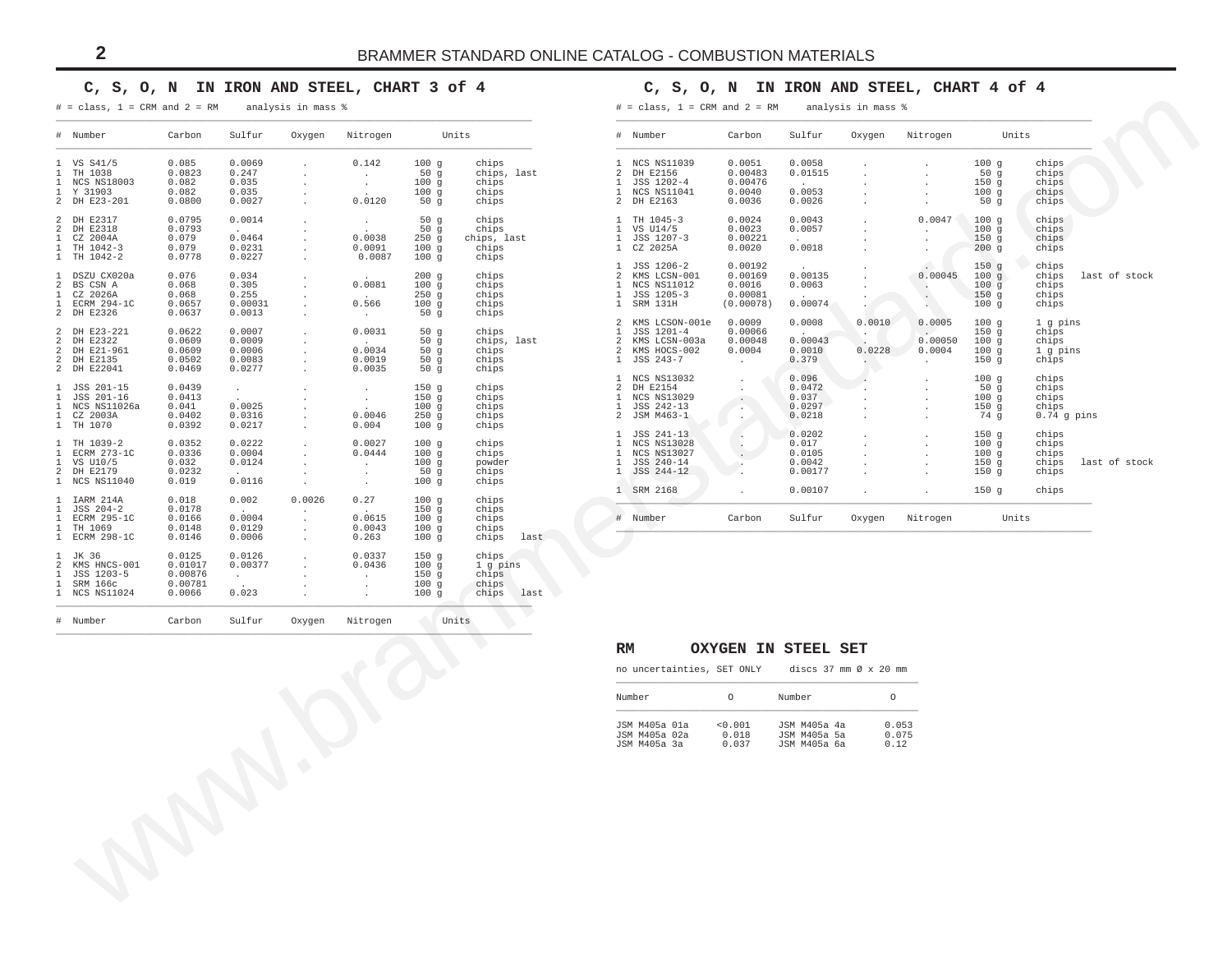## **OXYGEN AND NITROGEN IN IRON AND STEEL**

## **OXYGEN AND NITROGEN IN IRON AND STEEL**

| $#$ = class, 1 = CRM 2 = RM                                                                                                                                                                                                                                                                                           |                                                                                         | analysis in mass %                                           |                                                                                         | $34, 17025 =$ ISO Accreditation                                                                                                                                                                                                                                                                                                                                                                                                       | $# = class, 1 = CRM 2 = RM$                                                                                                                                                                                                                                                                          |                                                                                                                                                    | analysis in mass %                                             |                                                          | $34, 17025 =$ ISO Accreditation                                                                                                                                                              |
|-----------------------------------------------------------------------------------------------------------------------------------------------------------------------------------------------------------------------------------------------------------------------------------------------------------------------|-----------------------------------------------------------------------------------------|--------------------------------------------------------------|-----------------------------------------------------------------------------------------|---------------------------------------------------------------------------------------------------------------------------------------------------------------------------------------------------------------------------------------------------------------------------------------------------------------------------------------------------------------------------------------------------------------------------------------|------------------------------------------------------------------------------------------------------------------------------------------------------------------------------------------------------------------------------------------------------------------------------------------------------|----------------------------------------------------------------------------------------------------------------------------------------------------|----------------------------------------------------------------|----------------------------------------------------------|----------------------------------------------------------------------------------------------------------------------------------------------------------------------------------------------|
| # Number                                                                                                                                                                                                                                                                                                              | $\circ$                                                                                 | N Size                                                       |                                                                                         | <b>Example 18</b> Form                                                                                                                                                                                                                                                                                                                                                                                                                | # Number                                                                                                                                                                                                                                                                                             | $\circ$                                                                                                                                            | $\mathbb N$                                                    | Size                                                     | Form                                                                                                                                                                                         |
| 2 NS16-1<br>2 JSM M403-5<br>1 JSS 389-1<br>$2$ $SS-10-18$<br>1 BAM 029-1<br>1 Y TSN012                                                                                                                                                                                                                                |                                                                                         |                                                              |                                                                                         | $\begin{array}{cccc} 0.1204 & . & . & . & . & . & 50 \text{ g} & 0.5 \text{ g pins} \\ 0.1333 & 0.00059 & 100 \text{ g} & 1 \text{ g pins} \\ 0.052 & . & . & 8 \text{ roads 5 mm} \text{ @x 230 mm} \\ 0.04479 & 0.00129 & .50 \text{ g} & 0.5 \text{ g pins} \\ 0.0312 & 0.0083 & 100 \text{ g} & 3 \text{ roads, 8 mm} \\ 0.0221 & 0.0020 & 25 \text{ g} & 0.5 \$<br>50g 0.5 g pins<br>100g 3 rods, 8 mm Øx 80 mm<br>$0.5$ g balls | 1 NCS NS93029<br>1 NCS NS28044b<br>NCS NS11095<br>1 NCS NS11095<br>1 NCS NS20035b<br>1 NCS NS11053                                                                                                                                                                                                   | $0.0024$<br>$0.0024$<br>$0.0022$<br>$0.0023$<br>0.0023<br>0.0022<br>0.0022                                                                         | 0.0826<br>0.0032<br>0.081<br>0.0096<br>0.0061<br>0.0032        |                                                          | $\begin{array}{ccccc} 50 & g & & 1 g \text{ balls} \\ 50 & g & & 1 \text{ balls} \end{array}$<br>50 x 6.35 mm Ø balls<br>1 g balls<br>50 g 1 g balls<br>50 g 1 g balls                       |
| $\begin{tabular}{lcccc} 1&NCS N593028 & 0.0221 & 0.0020 & 25 g \\ 1&DSZU CAD5 & 0.0202 & 0.0044 & 100 g \\ 1&VS 7-9 & 0.020 & 0.0043 & 100 g \\ 1&JK 35 & 387-2 & 0.0198~\text{no} \text{ uncertainty } 1~\text{rod} \\ 1&JSS 387-2 & 0.0194 & 0.0014 & 8~\text{rod} \\ 1&NCS N S11072 & 0.018 & 0.0014 & 50~\text{g$ |                                                                                         |                                                              | $\begin{array}{c} 25 \\ 100 \\ 100 \\ \hline \end{array}$                               | $\begin{array}{cccccc} 25 & g & 0.5 & g & balls & & 1 & \text{Y TSN003} & 0.0021 \\ 100 & g & \text{rod}s, & \sim 2.8 & mm & \text{W} & \text{rod}s & & 1 & \text{Y TSN003} & 0.0020 \\ 100 & g & \text{rod}s, & \sim 2.5 & mm & \text{W} & \sim 220 & mm & & 1 & \text{NCS NS11094} & 0.0019 \\ 15 & 1 & \text{VCS NS11094} & 0.0019 & 0.0019 & 0.0019 & 0.0019 \\$                                                                  | 1 Y TSN003                                                                                                                                                                                                                                                                                           | 0.0021                                                                                                                                             | 0.0035<br>0.0557<br>0.0062<br>0.007<br>0.063<br>0.002          | 50g                                                      | 1 g balls<br>$25 \text{ g}$ $0.\overline{5}$ g balls<br>$50 \times 6.35$ mm $\emptyset$ balls<br>$50 g$ 1 balls<br>$\begin{array}{ccc} 50 & g & 1 & balls \\ 50 & g & 1 & balls \end{array}$ |
| $\begin{tabular}{cccc} 2 & JSM M402-6 & 0.01799 & 0.01320 \\ 1 & JSS 387-1 & 0.0179 & . \\ 2 & SS-3-67 & 0.01694 & 0.00454 \\ 1 & NCS N820050 & 0.0166 & 0.0026 \\ 1 & Y S N005 & 0.0166 & 0.0027 \\ 1 & SZU CAO8 & 0.0152 & 0.0034 \\ \end{tabular}$                                                                 |                                                                                         |                                                              | $50\frac{1}{9}$                                                                         | 100 g 1 g pins<br>50 g i gballs<br>50 g i gballs<br>50 g 0.5 gpins                                                                                                                                                                                                                                                                                                                                                                    |                                                                                                                                                                                                                                                                                                      | 0.0017<br>0.00163<br>0.0016<br>0.0016<br>0.0015<br>0.0014                                                                                          | 0.0070<br>0.0036<br>0.0031<br>0.0089                           |                                                          | 50 g $1$ g balls last of stock<br>8 rods 5 mm $\emptyset$ x 230 mm L<br>50 g i g balls<br>50 g i balls<br>50 g i balls<br>1 rod 8 mm Ø x 500 mm each<br>50 g i g balls                       |
| $\begin{tabular}{llllll} 1 & JSS & 386-1 & 0.0142 \\ 1 & NCS N S11076 & 0.014 \\ 1 & Y T S N006 & 0.0130 \\ 1 & Y S & 7-8 & 0.0130 \\ 1 & DSZU CAO6 & 0.0121 \\ \end{tabular}$                                                                                                                                        |                                                                                         | 0.0052<br>0.0038<br>0.0072<br>0.0072                         |                                                                                         | $\begin{tabular}{lllllllllllllllllllll} \hline 8\;\mbox{rods 5 mm $\varnothing$ x 230 mm} & 1\;\mbox{NCS NS11051} & 0.0012 \\ \hline 50 g & 1 g\;\mbox{balls} & 1\;\mbox{NCS NS11062} & 0.0012 \\ 50 g & 1 g\;\mbox{balls} & 1\;\mbox{NCS NS21002b} & 0.00115 \\ 50 g & 1 g\;\mbox{bals} & 2 \;\mbox{S\,-s 1-102} & 0.00114 \\ 100 g & \mbox{rods, $\sim$2.$                                                                          |                                                                                                                                                                                                                                                                                                      |                                                                                                                                                    | 0.0045<br>0.0022<br>0.0055<br>0.01329<br>0.0071<br>0.0055      |                                                          |                                                                                                                                                                                              |
|                                                                                                                                                                                                                                                                                                                       |                                                                                         | 0.0019<br>0.0023<br>$0.0029$<br>$0.0101$<br>0.0018<br>0.0027 | 50 $q$<br>50g<br>100 g<br>100g<br>50g<br>50g                                            | 1 ECRM 267-1 0.00096<br>1 g balls<br>3 rods, ~3 mm Ø x ~80 mm<br>rods, ~4 mm Ø x ~80 mm<br>2 3 JSM M401-22 0.00095<br>2 3 JSM M401-22 0.00099<br>rods, ~4 mm Ø x ~10 mm rods<br>1 DSZU CA04 0.00098<br>1 DSZU CA04 0.00088<br>1 DSZU CA04 0.0008<br>1 g balls                                                                                                                                                                         |                                                                                                                                                                                                                                                                                                      |                                                                                                                                                    | 0.0266<br>0.01305<br>0.00504<br>0.0067<br>0.0067<br>0.0041     |                                                          | $100 g$ 1 g pins<br>100 3 1 3 pins<br>100 3 0.5 g pins<br>100 9 -3 mm Øx ~200 mm rods<br>100 9 -3 mm Øx ~200 mm rods<br>100 9 1 balls                                                        |
| $\begin{tabular}{lcccc} 1 & NCS NSI1056 & 0.0107 & 0.142 \\ 1 & NCS NSI1076a & 0.0102 & 0.0052 \\ 1 & YSS T-14/2 & 0.0103 & 0.0096 \\ 1 & RCS 3188 * & 0.0103 & 0.00202 \\ 2 & SSS-2-114 & 0.01014 & 0.00202 \\ 1 & YS & 7-14 & 0.0100 & 0.0101 \\ \end{tabular}$                                                     |                                                                                         |                                                              | $\begin{array}{c} 50 g \\ 50 g \end{array}$<br>100g<br>100g<br>100g<br>100 <sub>g</sub> | 1 g balls<br>1 balls<br>1 balls<br>1 balls<br>1 m $\emptyset$ x -10 mm rods<br>1 m $\emptyset$ x -10 mm rods<br>1 m $\emptyset$ x -10 mm rods<br>1 m $\emptyset$ x -10 mm rods<br>1 m $\emptyset$ x -10 mm rods<br>1 m $\emptyset$ x -10 mm rods<br>1 m $\emptyset$ x -10 mm rods<br>1 m $\emptyset$                                                                                                                                  |                                                                                                                                                                                                                                                                                                      |                                                                                                                                                    | 0.0072<br>0.0091<br>0.0068<br>0.0023<br>0.0028<br>0.0031       | 50 $\bar{g}$                                             | 50 x 6.35 mm Ø balls<br>$\begin{array}{ccccc}\n50 & g & 1 & g & balls \\ 50 & g & 1 & g & balls\n\end{array}$<br>50 g<br>50 g<br>50 g<br>1 g balls<br>1 balls                                |
| $\begin{tabular}{lcccc} 1 & NCS N511099 & & & 0.010 & & 0.069 \\ 1 & BCS 318A & * & & 0.0096 & \\ 1 & BAM 027-1 & & & 0.0084 & & 0.0157 \\ \end{tabular}$<br>1 NCS NS28036a<br>1 58A MS51012 0.0083<br>1 7 TSN007 0.0079                                                                                              |                                                                                         | 0.0067<br>0.0149<br>0.0023                                   |                                                                                         | $\emptyset$ X $\sim$ 10 km $\sim$ $\sim$ $\sim$<br>50 x 5 mm Ø balls                                                                                                                                                                                                                                                                                                                                                                  | 1 Y TSN013<br>1 NCS NS11067                                                                                                                                                                                                                                                                          | 0.00049<br>0.00044<br>0.00042<br>0.00042<br>0.0004<br>0.0003                                                                                       | 0.0042<br>0.0061<br>0.005<br>$\mathcal{O}(10^{-10})$<br>0.0028 | 50 g<br>50 <sub>g</sub><br>50g<br>$~\sim~380$ q<br>1 rod | 1 g balls<br>$\frac{1}{1}$ $\frac{9}{1}$ $\frac{1}{1}$ $\frac{1}{1}$<br>1 balls<br>8 Rods 6 mm Ø x 230 mm<br>0.6 mm Ø x 8.2 cm<br>50 g 1 balls                                               |
|                                                                                                                                                                                                                                                                                                                       |                                                                                         | 0.109<br>0.00075<br>0.0040<br>0.0292<br>0.0292               |                                                                                         | 50 x 5 mm $\emptyset$ balls<br>100 g 2 rods, 6.35 mm $\emptyset$ x 95 mm $\rightarrow$ Sale Item 1 NCS NS11067<br>100 g 3 rods, 8 mm $\emptyset$ x 80 mm<br>50 g 1 balls<br>50 g 1 g balls<br>50 g 1 g balls<br>50 g 1 g balls<br>50 g 1 g balls<br>50 g 1 g balls<br>50 g                                                                                                                                                            |                                                                                                                                                                                                                                                                                                      | $0.00035$<br>0.00026<br>0.00022<br>0.00023<br>0.0002<br>(0.00008)<br>and the company                                                               | 0.0029<br>$\frac{1}{2}$ , $\frac{1}{2}$<br>0.0022<br>2.03      | 45 <sub>g</sub><br>$~\sim~380g$<br>100 g chips           | 0.9 g pins<br>8 Rods 6 mm Ø x 230 mm<br>32 mm Ø x 30 mm disc<br>$\frac{1}{20}$ balls<br>. ~ 380 g 8 Rods 6 mm Ø x 230 mm                                                                     |
| 1 NCS NS11064<br>1 NCS NS93031<br>1 Y TSN009<br>1 58A SD51075<br>1 NCS NS11043a                                                                                                                                                                                                                                       | $0.0051$<br>0.0044<br>0.0043<br>0.0043<br>0.0042                                        | 0.028<br>0.0214<br>0.0380<br>0.0100<br>0.030                 |                                                                                         | 25 g<br>50 g<br>50 g<br>50 g<br>50 g<br>50 g<br>50 g<br>50 balls<br>50 x 6.35 mm Ø balls                                                                                                                                                                                                                                                                                                                                              |                                                                                                                                                                                                                                                                                                      | $\begin{array}{cccc} . & & & 0 \ . \ 9 \ 8 \ 6 & & & \\ . & & & 0 \ . \ 8 \ 4 & & & \\ . & & & 0 \ . \ 8 \ 0 \ . \end{array}$<br><b>Contractor</b> | 0.986<br>0.59<br>0.564<br>0.415                                | 50g<br>$\frac{50}{50}$ g<br>50g<br>50 g<br>150g          | chips<br>chips<br>chips<br>chips<br>chips<br>chips                                                                                                                                           |
| 1 NCS NS11096<br>1 NCS NS11022<br>1 58A SD51074<br>1 NCS NS11070<br>1 NCS NS11069<br>1 NCS NS11073                                                                                                                                                                                                                    | 0.0042<br>$\begin{array}{c} 0.0038\ 0.0037\ 0.0037\ 0.0036\ 0.0034\ 0.0034 \end{array}$ | 0.022<br>0.0820<br>0.0253<br>0.0012<br>0.0011<br>0.019       | 25g                                                                                     | $\begin{array}{c}\n 1, \frac{3}{5} \frac{3}{5} \text{ balls} \\  5.35 \text{ mm } \emptyset \text{ balls} \\  0.5 \text{ g pins} \text{ last} \\  0.5 \text{ g balls}\n\end{array}$                                                                                                                                                                                                                                                   | $\begin{tabular}{lllllllllllll} 1 & \text{VS} & 7-22 & & & & & 0.398 \\ 1 & \text{NCS} & \text{NS11101} & & & & 0.293 \\ 1 & \text{JSS} & 371-2 & & & & 0.199 \\ 1 & \text{VS} & 7-21 & & & & 0.0191 \\ 2 & \text{DH E2126} & & & & 0.0153 \\ 1 & \text{DH E21-261} & & & & 0.0152 \\ \end{tabular}$ |                                                                                                                                                    |                                                                | 100g<br>$50\bar{g}$<br>150g<br>100g<br>50 g<br>50 g      | chips<br>chips<br>chips<br>chips<br>chips<br>last of stock<br>chips                                                                                                                          |
| 1 NCS NS28042c<br>1 NCS NS11063a<br>1 NCS NS93030<br>1 BAM 026-1<br>NCS NS11098<br>1 NCS NS28042a                                                                                                                                                                                                                     | $0.0033 \ 0.0033 \ 0.0031$<br>0.0031<br>0.0031<br>0.0031                                | 0.0042<br>0.047<br>0.0233<br>0.0053<br>0.0030<br>0.0058      | 50 g<br>50g<br>50g<br>100g<br>50 g                                                      | 1 balls<br>0.5 g balls<br>1 g balls<br>3 rods, 8 mm Ø x 80 mm<br>50 x 6.35 mm Ø balls<br>1 balls                                                                                                                                                                                                                                                                                                                                      | 1 NCS NS14001                                                                                                                                                                                                                                                                                        |                                                                                                                                                    | 0.0152<br>0.0081                                               | 100g<br>50g<br>150g<br>150g<br>100g<br>100g              | chips<br>0.5 g pins<br>chips<br>chips<br>chips<br>chips                                                                                                                                      |
| 1 NCS NS11063<br>1 NCS NS28042b<br>1 NCS NS41007<br>1 Y TSN004<br>1 JK 32<br>1 NCS NS11063b                                                                                                                                                                                                                           | 0.0030<br>0.0030<br>0.0029<br>0.0029<br>0.0028<br>0.0028                                | 0.044<br>0.0043<br>0.0037<br>0.0036<br>0.048                 | 50 $g$<br>50g<br>20g<br>50 $g$<br>1 rod                                                 | $0.5$ g balls<br>1 balls<br>1 g balls<br>1 g balls<br>10 mm Ø x 500 mm each                                                                                                                                                                                                                                                                                                                                                           | 1 NCS NS13009<br>1 NCS NS13037<br>1 NCS NS13036<br>1 NCS NS14003<br>1 JSS 367-9<br>1 NCS NS13034                                                                                                                                                                                                     |                                                                                                                                                    | 0.0078<br>0.0067<br>0.0064<br>0.0048<br>0.0044<br>0.0044       | 150g<br>150g<br>150g<br>100g<br>150g<br>150g             | chips<br>chips<br>chips<br>chips<br>chips<br>chips                                                                                                                                           |
| 1 BAM 026-2                                                                                                                                                                                                                                                                                                           | 0.0025                                                                                  | 0.0042                                                       | 50 g<br>100g                                                                            | 0.5 g balls<br>3 rods, 8 mm Ø x 80 mm                                                                                                                                                                                                                                                                                                                                                                                                 | 1 NCS NS13033<br>$1 \text{ VS } 7-2/2$<br>1 VS 7-10<br>1 JSS 366-9                                                                                                                                                                                                                                   |                                                                                                                                                    | 0.0043<br>0.0039<br>0.0038<br>0.00065                          | 150g<br>$100 - 9$<br>100g<br>150 g                       | chips<br>chips<br>chips<br>chips                                                                                                                                                             |
| # Number                                                                                                                                                                                                                                                                                                              | $\circ$                                                                                 | $\mathbb N$                                                  | Size                                                                                    | Form                                                                                                                                                                                                                                                                                                                                                                                                                                  | Number<br>$\pm$                                                                                                                                                                                                                                                                                      | $\circ$                                                                                                                                            | N                                                              | Size                                                     | Form                                                                                                                                                                                         |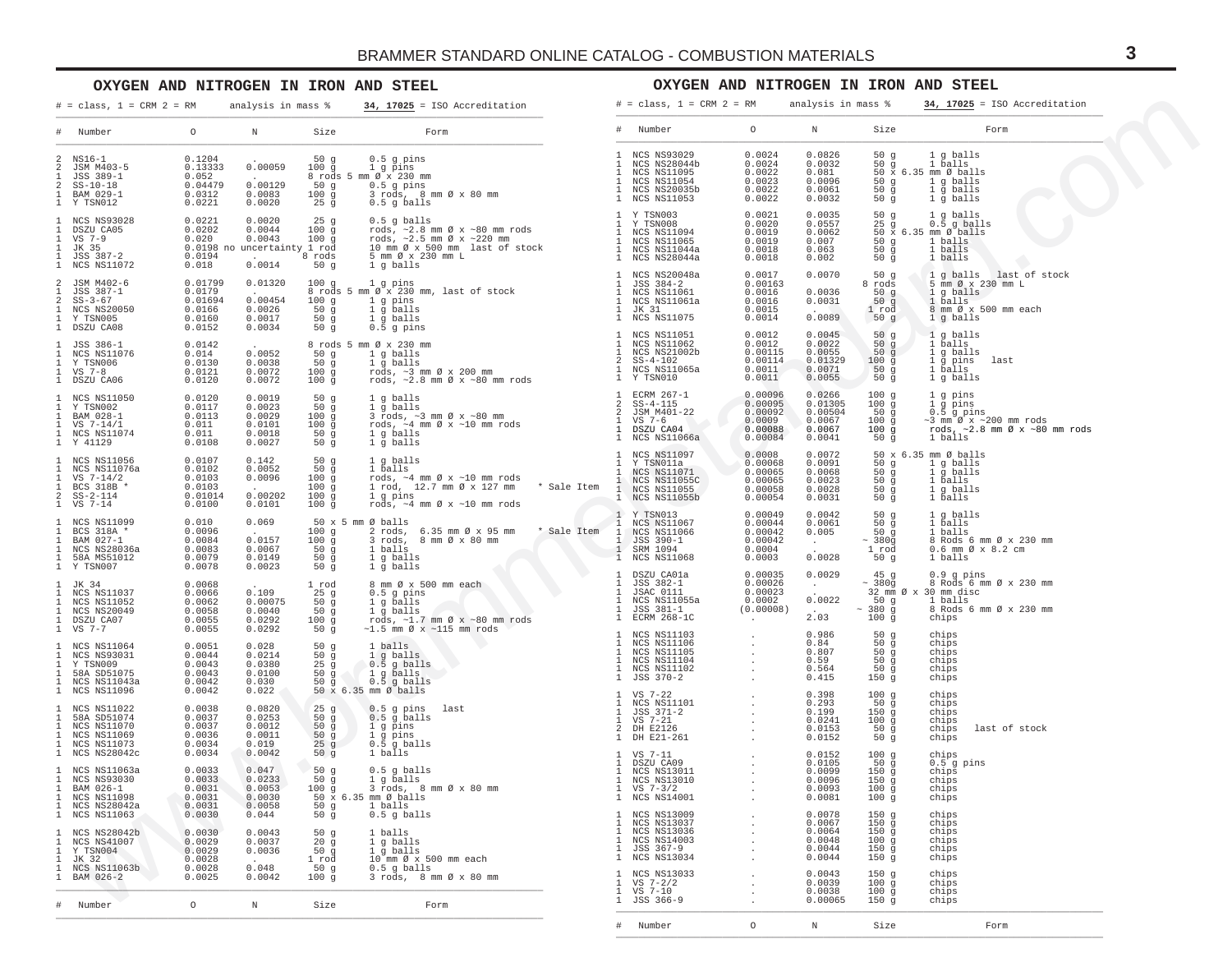### **HYDROGEN IN IRON AND STEEL**

#### **CAST IRON CHIPS AND POWDER**

| Number                                                                        |                                   |                                                                                 |         |                             |                                           |                                                           |                                                               |                                               |                                                                                                                                      |                                         |                                               |                                                        |                                                                              |                                                                                              |
|-------------------------------------------------------------------------------|-----------------------------------|---------------------------------------------------------------------------------|---------|-----------------------------|-------------------------------------------|-----------------------------------------------------------|---------------------------------------------------------------|-----------------------------------------------|--------------------------------------------------------------------------------------------------------------------------------------|-----------------------------------------|-----------------------------------------------|--------------------------------------------------------|------------------------------------------------------------------------------|----------------------------------------------------------------------------------------------|
|                                                                               | $\mathbb{H}^{\,\star}$            | C                                                                               | S       | $\circ$                     | $\mathbbm{N}$                             | Size                                                      | Form                                                          | Comments                                      | # Number                                                                                                                             | $C\,$                                   | $S\,$                                         | N%                                                     | Units                                                                        | Comment                                                                                      |
| BS CSONH<br>$SS - 5 - 33$<br>58A HP51012<br>NCS NS11082<br>CMSI 3012-3        | 8<br>7.3<br>7.2<br>7.2<br>6.5     | 1.02<br>$\cdot$<br>$\cdot$<br>$\cdot$<br>$\cdot$                                | 0.011   | 0.116<br>$\cdot$            | 0.025<br>$\cdot$<br>$\cdot$               | 100g<br>100g<br>50 <sub>g</sub><br>20g<br>40 <sub>g</sub> | powder 17034<br>1 g balls<br>1 g pins<br>2 g balls            | 10 g rods 4 mm Ø x 100 mm each                | 1 NH M03<br>$\mathbf{1}$<br>ECRM 490-1<br>CZ 2024B<br>$\mathbf{1}$<br>2<br>DH E2502<br>CZ 2023B                                      | 5.63<br>4.813<br>4.40<br>4.230<br>4.06  | 0.008<br>0.0040<br>0.047<br>0.0498<br>0.114   | 0.0030<br>$\cdot$<br>$\cdot$                           | 150 g chips<br>100 g chips<br>$200$ g chips<br>50 g chips<br>200 g chips     | 34, 17025<br>34, 17025                                                                       |
| NCS NS11080<br>NCS NS20001a<br>JSS GS-7a<br><b>NCS NS11078</b><br>58A HP51011 | 6.4<br>6.00<br>6.0<br>5.8<br>5.8  | $\cdot$<br>$\cdot$<br>$\cdot$<br>$\ddot{\phantom{a}}$                           | $\cdot$ | 0.0031<br>0.0033            | $\cdot$<br>0.031<br>0.0305                | 20g<br>20g<br>50g<br>50g                                  | 1 g pins<br>1 g balls<br>1 g balls<br>1 g balls               | 8 steel rods 5 mm Ø x 230 mm last of stock    | CZ 2023A<br>1<br>$\mathbf{1}$<br>NCS HC93001<br>$\mathbf{1}$<br>NCS NS11057<br>CZ 2022B<br>$\mathbf{1}$                              | 4.029<br>4.01<br>3.98<br>3.86           | 0.0886<br>0.069<br>0.079<br>0.085             |                                                        | 100 g chips<br>$100$ g chips<br>50 g chips<br>200 g chips                    | 34, 17025                                                                                    |
| NM 503<br>Y TSH001<br>58A HP51010<br>NCS NS20042<br>58A HP51009               | 5.4<br>4.6<br>4.1<br>3.55<br>2.9  | $\ddot{\phantom{a}}$<br>$\cdot$<br>$\ddot{\phantom{a}}$<br>$\ddot{\phantom{0}}$ |         | $\sim$                      | $\cdot$<br>$\cdot$                        | 100g<br>50g<br>50g<br>20 <sub>g</sub><br>50g              | 1 g pins<br>1 g balls<br>1 g balls<br>1 g balls<br>1 g balls  |                                               | CZ 2021B<br>$\mathbf{1}$<br>NCS NS11058<br>$\overline{1}$<br>VS Ch11/4<br><b>NCS NS16002</b><br>$\mathbf{1}$<br>1 VS Ch10/4          | 3.80<br>3.76<br>3.61<br>3.60<br>3.59    | 0.043<br>0.022<br>0.0204<br>0.0186<br>0.085   | $\cdot$<br>$\ddot{\phantom{1}}$                        | $200$ q chips<br>50 g chips<br>100 g powder<br>$100$ g chips<br>100 g powder | 34, 17025                                                                                    |
| NCS NS11081<br>58A HP51008<br>NCS NS11084<br>58A NK51085<br>58A HP51007       | 2.7<br>2.2<br>2.2<br>2.0<br>1.8   | $\cdot$<br>$\cdot$<br>$\cdot$<br>$\cdot$<br>$\ddot{\phantom{a}}$                |         | 0.0025<br>$\overline{a}$    | 0.058<br>$\sim$                           | 20g<br>50g<br>20g<br>50g<br>50g                           | $1$ q pins<br>1 g balls<br>1 g pins<br>1 g balls<br>1 g balls |                                               | $\mathbf{1}$<br>CTIF FB20-2<br>CTIF FB20-1<br>$\mathbf{1}$<br>CZ 2020B<br>$\overline{1}$<br>ECRM 485-3<br>2<br>TH 1023-3             | 3.557<br>3.552<br>3.52<br>3.514<br>3.45 | 0.0614<br>0.059<br>0.043<br>0.1488<br>0.0048  | $\ddot{\phantom{a}}$<br>0.0081<br>$\ddot{\phantom{a}}$ | 100 g chips<br>100 g chips<br>200 g chips<br>$100$ g chips<br>100 g chips    | 34, 17025                                                                                    |
| NCS NS11077<br>58A HP51006<br>NM 502<br>58A HP51005<br>NCS NS11083            | 1.8<br>1.6<br>1.5<br>1.3<br>1.3   | $\cdot$<br>$\cdot$<br>$\cdot$<br>$\cdot$                                        |         | 0.0036<br>0.0038<br>$\cdot$ | 0.034<br>0.0330<br>$\cdot$<br>$\cdot$     | 50g<br>50g<br>100g<br>50g                                 | 1 g balls<br>1 g balls<br>1 g pins<br>1 g balls<br>1 g pins   |                                               | $\mathfrak{D}$<br>TH 1050<br>$\mathbf{1}$<br>CZ 2019B<br>HRT 530-033<br>2<br>HRT 530-033A<br>2<br>1 ECRM 492-1                       | 3.424<br>3.43<br>3.33<br>3.33<br>3.258  | 0.143<br>0.017<br>0.011<br>0.011<br>0.0854    | $\cdot$<br>$\cdot$<br>0.0048                           | 100 g chips<br>200 g chips<br>150 g powder<br>1 kg powder<br>100 g chips     | 34, 17025                                                                                    |
| NCS NS20025b<br>JSM M481-27<br>BS HON-U<br>BAM CRM H1<br>58A HP51004          | 1.1<br>1.01<br>1.0<br>0.97<br>0.9 | $\ddot{\phantom{0}}$<br>0.050<br>$\cdot$                                        | 0.0018  | 0.0023                      | 0.0254                                    | 20g<br>20g<br>100g<br>100g<br>100g                        | 1 g balls<br>1 g balls<br>1 g balls<br>1 g pins               | 34, 17025                                     | 1 CZ 2018A<br>VS Ch22<br>$\overline{1}$<br>$\mathbf{1}$<br>CZ 2018B<br>CTIF FB 13<br>$\mathbb{1}$<br>$1$ VS $Ch9/6$                  | 3.173<br>3.16<br>3.07<br>2.959<br>2.94  | 0.0142<br>0.106<br>0.014<br>0.0973<br>0.095   | $\ddot{\phantom{1}}$<br>$\ddot{\phantom{a}}$           | 100 g chips<br>100 g powder<br>200 g chips<br>100 g chips<br>100 g powder    | 34, 17025                                                                                    |
| JSM M481-1<br>58A HP51003<br>NCS NS11079<br>58A HP51002                       | 0.9<br>0.8<br>0.7<br>0.5          | $\cdot$<br>$\cdot$<br>$\cdot$<br>$\cdot$                                        |         | 0.0075                      | $\ddot{\phantom{a}}$<br>0.0049<br>$\cdot$ | 50g<br>100g<br>50g<br>50g<br>50g                          | 1 g balls<br>1 g balls<br>1 g balls<br>1 g balls<br>1 g balls |                                               | <b>NCS NS11060</b><br>$\mathbf{1}$<br>SRM 334<br>$\mathbf{1}$<br>CZ 2017B<br>$\mathbf{1}$<br>$\mathbf{1}$<br>NCS NS13001<br>CZ 2017A | 2.93<br>2.83<br>2.57<br>2.51<br>2.463   | 0.101<br>0.043<br>0.095<br>0.020<br>0.0755    | $\ddot{\phantom{1}}$<br>$\cdot$                        | 50 g chips<br>150 g chips<br>$200$ g chips<br>100 g chips<br>100 g chips     | 34, 17025                                                                                    |
| Number                                                                        | $\mathbb{H}^{\star}$              | $\mathtt{C}$                                                                    | $\rm S$ | $\circ$                     | $\mathbbm{N}$                             | Size                                                      | Form                                                          | Comments                                      | CZ 2016B<br>CTIF FB20<br>$\overline{1}$<br>CZ 2016A<br>NCS NS16001<br>$\mathbf{1}$<br>$\mathbf{1}$<br>CZ 2015A                       | 2.15<br>2.114<br>2.053<br>2.02<br>1.996 | 0.0047<br>0.128<br>0.0048<br>0.0014<br>0.0157 | $\cdot$                                                | 200 g chips<br>100 g chips<br>100 g chips<br>$100$ g chips<br>100 g chips    | 34, 17025<br>last                                                                            |
|                                                                               |                                   |                                                                                 |         |                             |                                           |                                                           |                                                               |                                               | CZ 2015B<br>$\mathbf{1}$<br>1 NCS NS11059                                                                                            | 1.99<br>1.95                            | 0.017<br>0.143                                | $\ddot{\phantom{a}}$                                   | 200 g chips<br>50 g chips                                                    | 34, 17025                                                                                    |
|                                                                               |                                   |                                                                                 |         |                             |                                           |                                                           |                                                               |                                               | BS CE 216 *<br>1<br>BS CE 219 *<br>$\mathbf{1}$<br>$\mathbf{1}$<br>BS CE 217 *                                                       | $\cdot$<br>$\cdot$<br>$\epsilon$        | 0.043<br>0.038<br>0.029                       | $\cdot$<br>$\cdot$<br>$\cdot$                          |                                                                              | 150 g chips * clearance sale<br>150 g chips * clearance sale<br>150 g chips * clearance sale |
|                                                                               |                                   |                                                                                 |         |                             |                                           |                                                           |                                                               |                                               | # Number                                                                                                                             | C <sup>o</sup>                          | $S\,{}^{\circ}\!\delta$                       | $\mathbb{N}^{\mathbb{Q}}$                              | Units                                                                        | Comment                                                                                      |
|                                                                               |                                   |                                                                                 |         |                             |                                           |                                                           | <b>CRM</b><br>analysis listed in mass %                       | <b>ALUMINUM IN STEEL</b><br>chips 150 g       |                                                                                                                                      |                                         |                                               |                                                        |                                                                              |                                                                                              |
|                                                                               |                                   |                                                                                 |         |                             |                                           |                                                           | Al<br>Number                                                  | $\mathbb P$<br>Si<br>$\mathbf{B}$             |                                                                                                                                      |                                         |                                               |                                                        |                                                                              |                                                                                              |
|                                                                               |                                   |                                                                                 |         |                             |                                           |                                                           |                                                               |                                               |                                                                                                                                      |                                         |                                               |                                                        |                                                                              |                                                                                              |
|                                                                               |                                   |                                                                                 |         |                             |                                           |                                                           | JSS 330-4                                                     | 0.0063<br>$\overline{\phantom{a}}$<br>$\cdot$ |                                                                                                                                      |                                         |                                               |                                                        |                                                                              |                                                                                              |

#### **CRM ALUMINUM IN STEEL**

| Number |  |
|--------|--|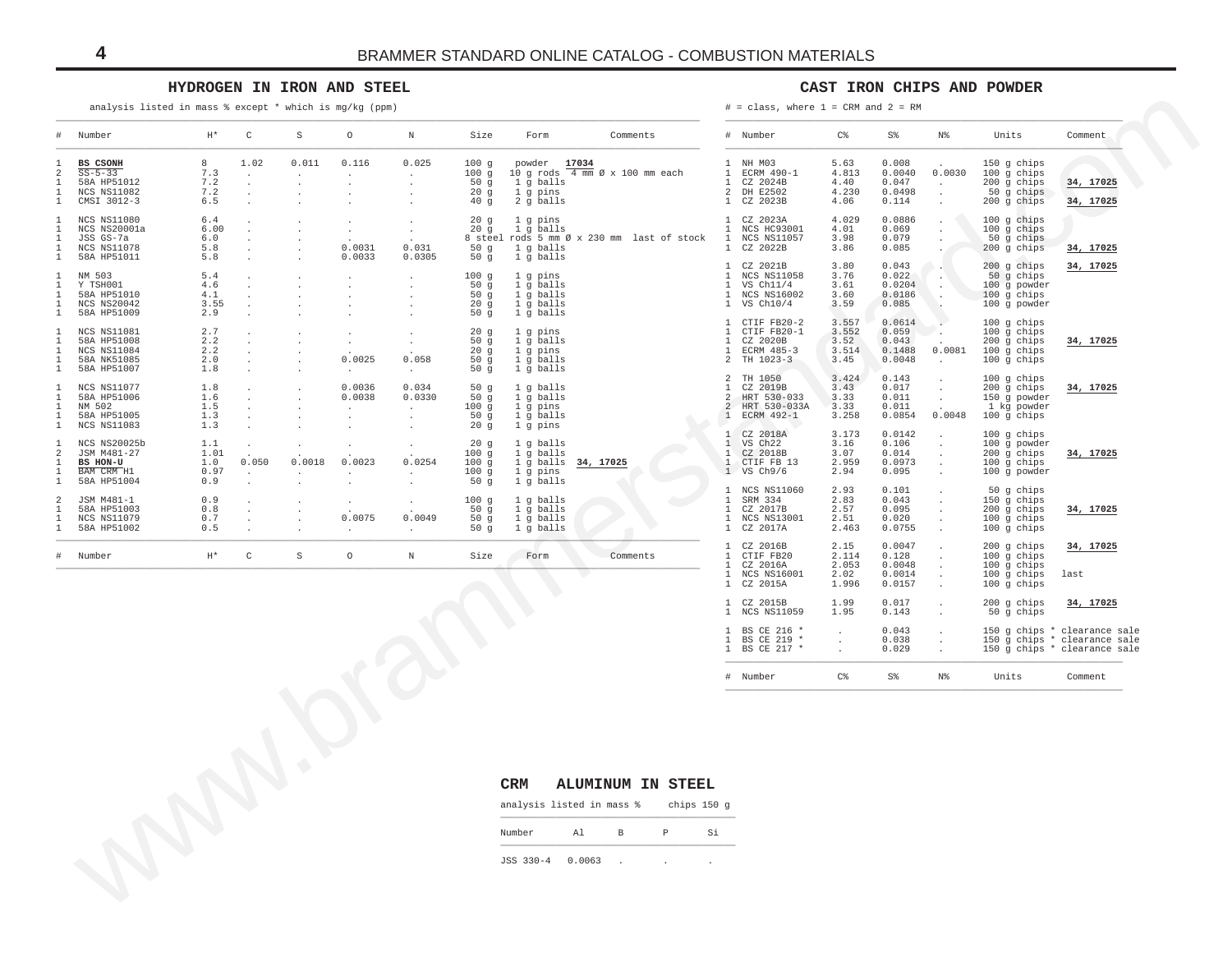## S, O, N, H, C IN NON-FERROUS METALS

 $#$  = class, where 1 = CRM and 2 = RM

analysis listed in mg/kg

 $17025$  = ISO Accreditation

| # Number                                                                                                                                                 | Material                                                 | Carbon            | Sulfur                                                      | Oxygen                                           | Nitrogen Hydrogen |                           | Size & Form                                                                                                                                                                                |
|----------------------------------------------------------------------------------------------------------------------------------------------------------|----------------------------------------------------------|-------------------|-------------------------------------------------------------|--------------------------------------------------|-------------------|---------------------------|--------------------------------------------------------------------------------------------------------------------------------------------------------------------------------------------|
| 1 AA Alu-H2                                                                                                                                              | Aluminum                                                 |                   |                                                             |                                                  |                   | 0.068                     | 10 rods, 0.5" Ø x ~24"                                                                                                                                                                     |
| 58A CP54008<br>$\mathbf{1}$<br>IMN Cu 90-1<br>1<br>58A CP54006<br>1<br>$\mathbf{1}$<br>58A CP54005<br>1 IMN Cu 50-1<br>1 58A CP54007                     | Copper<br>Copper<br>Copper<br>Copper<br>Copper<br>Copper |                   | 94<br>83.7<br>64<br>53<br>49.6<br>27                        |                                                  |                   |                           | 50 q chips<br>250 g chips<br>50 g chips<br>50 g chips<br>250 g chips<br>last<br>50 g chips                                                                                                 |
| IMN Cu S-20<br>$\mathbf{1}$<br>SRM 885<br><sup>1</sup><br>58A CP54004<br>$\mathbf{1}$<br>IMN CuS-L<br>1<br>IMN Cu 600/1<br>$\mathbf{1}$<br>1 NCS NS11035 | Copper<br>Copper<br>Copper<br>Copper<br>Copper<br>Copper | Aq:5              | 23.1<br>18<br>13<br>4.24<br>$\cdot$<br>$\ddot{\phantom{a}}$ | 310<br>581<br>479                                | Pb:2              |                           | 150 g chips<br>$200$ q of $1$ q pins<br>Trace As, Bi, Fe, Ni, Sb, Sn, and Zn<br>$50$ q chips<br>$150$ q chips<br>220 q of rods 6 mm Ø x 105 mm<br>25 g of 1 g pins                         |
| $\mathbf{1}$<br><b>BCR 058</b><br>2 BAM 379/3<br><b>NCS NS11038</b><br>$\mathbf{1}$<br>NCS NS11034<br>1<br>2 BAM 379/2<br>1 NCS NS11036                  | Copper<br>Copper<br>Copper<br>Copper<br>Copper<br>Copper |                   |                                                             | 390<br>378<br>376<br>261<br>212<br>208           |                   |                           | rod, 7 mm Ø x 50 mm<br>disc, $40 \text{ mm } \emptyset \times 30 \text{ mm}$<br>25 g of 1 g pins<br>25 g of 1 g pins<br>disc, 40 mm Ø x 30 mm<br>25 g of 1 g pins last of stock            |
| 1 IMN Cu 100/5<br>$\mathbf{1}$<br>DSZU CA023<br>1 BCR 022A<br>BCR 022B<br>$\mathbf{1}$<br>1 NCS NS11033<br>1 IMN Cu 100                                  | Copper<br>Copper<br>Copper<br>Copper<br>Copper<br>Copper |                   |                                                             | 163.7<br>158<br>138<br>138<br>135<br>123         |                   | $\sim$<br>(2.1)<br>$\sim$ | 200 g of rod 20 mm Ø x 100 mm<br>$50$ q of $0.5$ q pins<br>disc, $26 \text{ mm } \emptyset \times 9 \text{ mm}$<br>rod, 9 mm Ø x 50 mm<br>25 g of 1 g pins<br>150 g of rod 5 mm Ø x 100 mm |
| 2 BAM 379/1<br>NCS NS11032<br>1<br><b>NCS NS11031</b><br>1<br>1 DSZU CA021<br>1 IMN Cu 10/1<br>1 NCS NS11030                                             | Copper<br>Copper<br>Copper<br>Copper<br>Copper<br>Copper |                   |                                                             | 38<br>18<br>10 <sup>°</sup><br>7.4<br>3.8<br>2.8 |                   | (1.9)                     | disc, $40 \text{ mm}$ $\emptyset$ x $30 \text{ mm}$<br>25 g of 1 g pins<br>25 g of 1 g pins<br>$50$ g of $1$ g pins<br>150 g of rod 6 mm Ø x 110 mm<br>rod, 6 mm Ø x 110 mm                |
| 1 IMN Cu 10<br>1 BCR 054R                                                                                                                                | Copper<br>Copper                                         |                   |                                                             | 2.1<br>0.47                                      |                   |                           | 150 q of rod 5 mm Ø x 100 mm<br>rod, 7 mm Ø x 50 mm                                                                                                                                        |
| $\mathbf{1}$<br>IMN Ni-2<br>SRM 861<br>$\mathbf{1}$<br>58A HC51001<br>$\mathbf{1}$<br>1 58A HC52001                                                      | Nickel<br>Nickel<br>Nickel<br>Nickel                     | 128               | 149<br>0.561<br>$\mathbf{r}$                                | 20<br>10                                         | 51<br>6.3         |                           | 100 g chips last of stock<br>50 q chips<br>20 q cube 4mm x 4mm x 5mm<br>20 q cube 4mm x 4mm x 5mm                                                                                          |
| $1$ IMN Aq $10/1$                                                                                                                                        | Silver                                                   |                   |                                                             | 11                                               |                   |                           | 2 rods, 6 mm Ø x 100 mm                                                                                                                                                                    |
| BCR 275<br>$\mathbf{1}$<br>BCR 276<br><sup>1</sup><br>502-890-0747<br>-1.                                                                                | Zircaloy-4<br>Zircaloy-4<br>Zirconium                    | 113<br>108<br>145 |                                                             | 1670<br>1540<br>0.141%                           | 39.0<br>41<br>20  | $\sim$<br>9.1             | 10 pcs 13 mm Ø x 1 mm each<br>100 pcs 4.5 mm Ø x 2 mm each<br>200 pieces of of 0.12 g pins 17025                                                                                           |
| # Number                                                                                                                                                 | Material                                                 | Carbon            | Sulfur                                                      | Oxygen                                           | Nitrogen Hydrogen |                           | Size & Form                                                                                                                                                                                |
|                                                                                                                                                          |                                                          |                   |                                                             |                                                  |                   |                           |                                                                                                                                                                                            |

| <b>CRM</b> |    |    |                      | COPPER PINS                                                         |    |    |    | analysis listed in mg/kg |    |    |   |    |      |    | $50q$ of $0.31q$ pins |    |
|------------|----|----|----------------------|---------------------------------------------------------------------|----|----|----|--------------------------|----|----|---|----|------|----|-----------------------|----|
| Number     | Aα | As | Bi                   | Cd                                                                  | Co | Cr | Fe | Mn                       | Ni | Pb | S | Sb | - Se | Sn | Te                    | Zn |
| IMN 001    |    |    | $27.1$ $3.13$ $1.39$ | $(0.11)$ 2.09 3.53 13.9 5.16 3.64 4.02 5.99 2.4 1.34 3.39 1.23 4.57 |    |    |    |                          |    |    |   |    |      |    |                       |    |

#### $\mathbf{RM}$ PURITY NICKEL POWDER

|                                                                                                                                   |  | certified analysis listed in mg/kg, no uncertainties |  |  |  |  |  |  |  |  | informational values |  |  |  |  |  |  |  | $100$ q units |  |
|-----------------------------------------------------------------------------------------------------------------------------------|--|------------------------------------------------------|--|--|--|--|--|--|--|--|----------------------|--|--|--|--|--|--|--|---------------|--|
| Number Al C Cr Cu Fe Mn Mo O P Pb S Si Aq As B Ba Be Bi Ca Cd Co Ga H In Mq N Na Sb  Se Sn  Te Ti  Tl  V Zn                       |  |                                                      |  |  |  |  |  |  |  |  |                      |  |  |  |  |  |  |  |               |  |
| BS HPN-1 70 268 22 2 202 2 3 1850 5 0.2 4 6 <0.1 <0.5 <2 <1 <1 <0.2 3 <0.1 <2 <0.5 99 <0.2 1 27 4 <0.1 <0.2 <1 <0.2 <1 <0.1 <1 <1 |  |                                                      |  |  |  |  |  |  |  |  |                      |  |  |  |  |  |  |  |               |  |